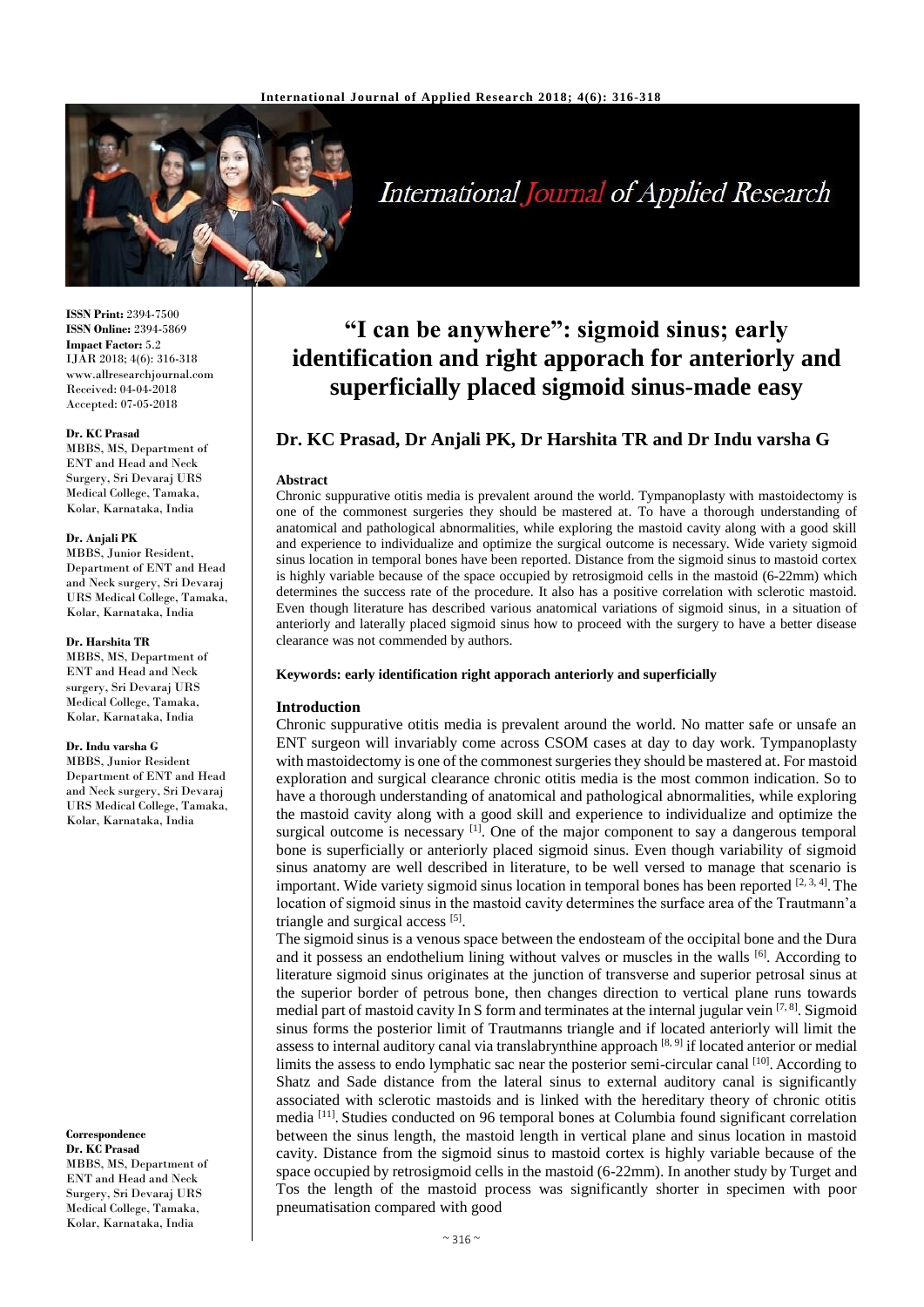pneumatisation [12]. A retrospective study by Christanthus J *et al* on 137 patients at medical college Trivandrum 19 patients had anteriorly placed sigmoid sinus and a positive association between contracted antrum and the position of sinus and Dural plate [1].

In a study by Xing *et al* on 238 temporal bones the width of sigmoid sinus was  $11.14+/2.13$ mm, depth  $6.04=/-1.67$ mm, distance from the lateral wall of sigmoid sinus to surface of mastoid 9.74+/- 2.95mm, distance from the anterior wall of sigmoid sinus to posterior wall of EAC- 12.98+/- 2.71 <sup>[13]</sup>. In a case we came across in our institute sigmoid sinus was placed anteriorly and superficially that it was forming the posterior wall of EAC. (Figure: 1).



**Fig 1:** sigmoid sinus forming posterior wall of EAC, very superficially and anteriorly placed.

sometimes a thin bony plate may be separating it from posterior wall of EAC. As mastoid exploration is mandatory for disease clearance it's important to identify this condition at the earliest. Before opening mastoid surgeon will not know the anatomy of sigmoid sinus unless a HRCT temporal bone is issued which is comparatively expensive. Intra operatively a big cell and a sigmoid sigmoid sinus appear bluish but only an experienced eye can differentiate between air cell and sigmoid sinus which is more bluish. (Figure: 2).



**Fig 2:** difference between a large air cell and sigmoid sinus (sigmoid sinus being more bluish and forming posterior wall of EAC)

Once identified drill through neighbouring portion to identify continuity. In case of a similar situation, intraoperative care should be taken while raising tympanomeatal vascular flap or else can damage the sigmoid sinus if dehiscent. Surgical procedure to be conducted under high magnification, proceed superiorly and anteriorly till spine of Henle, delineate the sinus superiorly and anteriorly and follow middle cranial fossa Dural plate till we reach mastoid antrum. (Figure: 3).



**Fig 3:** superior and anterior to spine of Henle, mastoid antrum was opened for disease clearance.

Many a times its a panicky situation for the surgeon and ends up abandoning the procedure being worried about the complications. But following this approach can get a successful surgical outcome without complications and good disease clearance.

### **Conflicts of interest:** No conflicts of interest

Ethical clearance: issued by the university ethical clearance board.

### **References**

- 1. Jaya Chrisanthus, Shibu George. Mastoidectomy: retrospective analysis of 137 cases in a tertiary care hospital. Int J Otorhinolaryngol Head Neck Surg. 2018; 4(1):93-99. DOI: http://dx.doi.org/10.18203/issn.2454- 5929.ijohns20174662
- 2. Glasscock ME, Shambaugh GE. Surgery of the Ear. Philadelphia: Sauders, 1990.
- 3. Sanna M. Atlas of temporal Bone and Lateral Skull Base Surgery. Thieme, 1995.
- 4. Tos M. Mastoid and Reconstructive Procedures. Manual of Middle Ear Surgery: Thieme, 1995, 3.
- 5. Pedro Blanco Sarmiento, Francisco Gonza´ Lez Eslait. Surgical classification of variations in the anatomy of the sigmoid sinus. Int J Otorhinolaryngol Head Neck Surg. 2004; 131(3):192-99. doi:10.1016/j.otohns.2004.02.009
- 6. Fawcett DW, Jensh RP, Bloom W. Bloom and Fawcett's textbook of , 11th ed. Spain: Interamericana McGraw-Hill, 1988, 969-93.
- 7. Moore KL. Clinically oriented anatomy, 2nd ed. Baltimore. The Williams & Wilkins Company. 1985; 971(1005):1217-1283.
- 8. Rhoton AL Jr. The temporal bone and trans temporal approaches. Neurosugery. 2000; 47(3):S211-65.